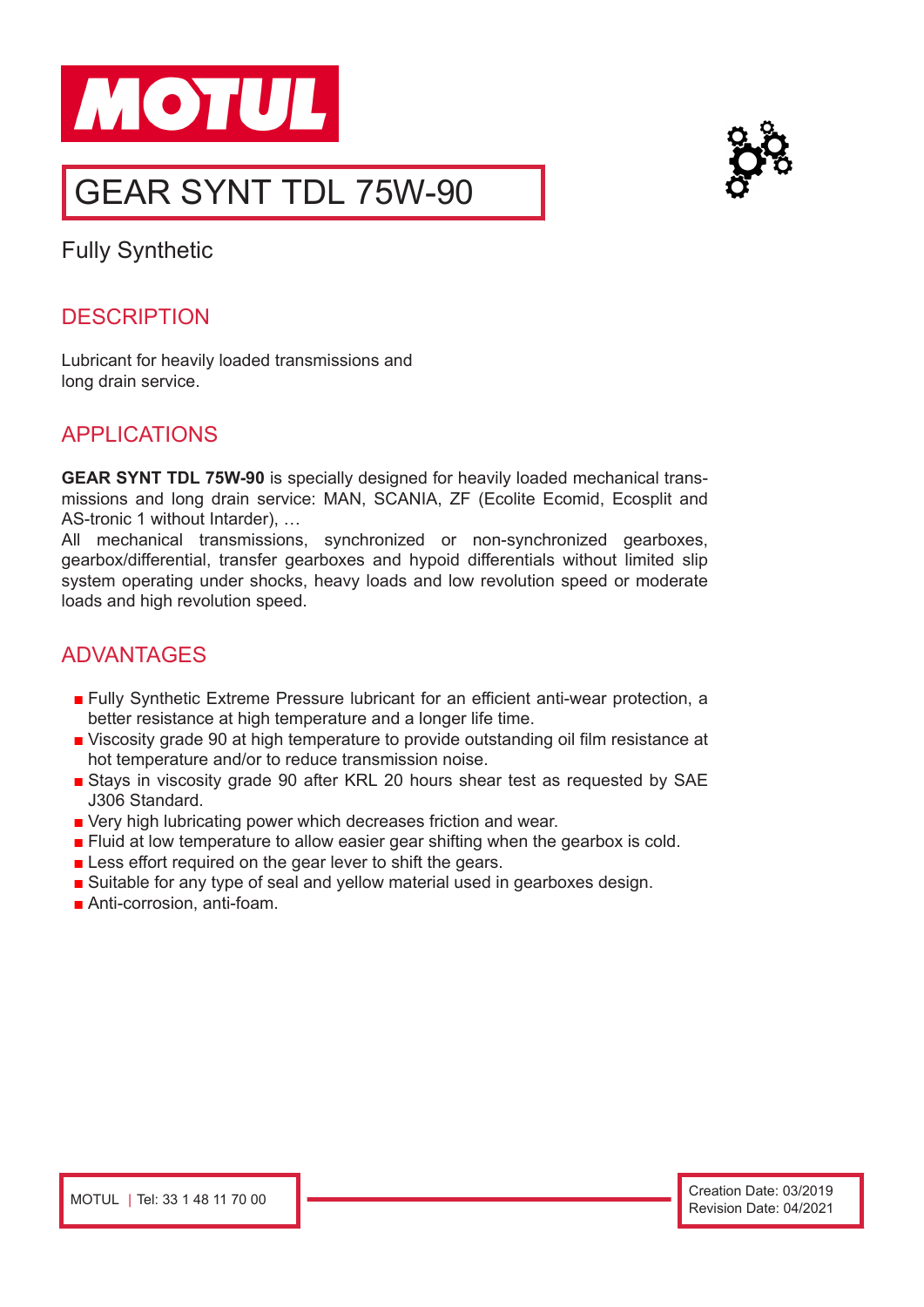

## TECHNICAL CHARACTERISTICS



| <b>CHARACTERISTICS</b>                          | <b>METHOD</b>     | <b>GEAR SYNT TDL 75W-90</b> |
|-------------------------------------------------|-------------------|-----------------------------|
| Viscosity grade                                 | <b>SAE J 300</b>  | 75W-90                      |
| Density at 20°C (68°F)                          | ASTM D1298        | 0.866                       |
| Viscosity at $40^{\circ}$ C (104 $^{\circ}$ F)  | <b>ASTM D445</b>  | 105.0 $mm^2/s$              |
| Viscosity at $100^{\circ}$ C (212 $^{\circ}$ F) | <b>ASTM D445</b>  | $15.7$ mm <sup>2</sup> /s   |
| <b>Viscosity Index</b>                          | <b>ASTM D2270</b> | 158.0                       |
| Pour point                                      | <b>ASTM D97</b>   | -51.0 °C / -60.0 °F         |
| Flash point                                     | <b>ASTM D92</b>   | 202.0 °C / 381.0 °F         |

## STANDARDS / APPROVALS / PERFORMANCE LEVEL

**GEAR SYNT TDL 75W-90** meets the following standards:

- API GL-5 / GL-4 / MT-1
- MIL-PRF -2105E
- MIL-L 2105 D
- SAE J2360

**GEAR SYNT TDL 75W-90** received approvals from:

- SCANIA ST0 2:0 A (Transmission)
- VOLVO Transmission oil 97312

**GEAR SYNT TDL 75W-90** meets or exceeds the most common specifications and OEM requirements:

- MERITOR 076-N
- ARVIN 076-N
- EATON Europe Transmissions
- MACK GO-J
- MAN 342 Type M3
- MAN 341 Types Z2 / E2
- MERCEDES-BENZ MB 235.8
- ZF TE-ML 02B / 05A / 12L / 12N / 16F / 17B / 19C / 21A under n° ZF000825

#### RECOMMENDATIONS

Oil drains: refer to manufacturers' recommendations and adjust according to your own use.